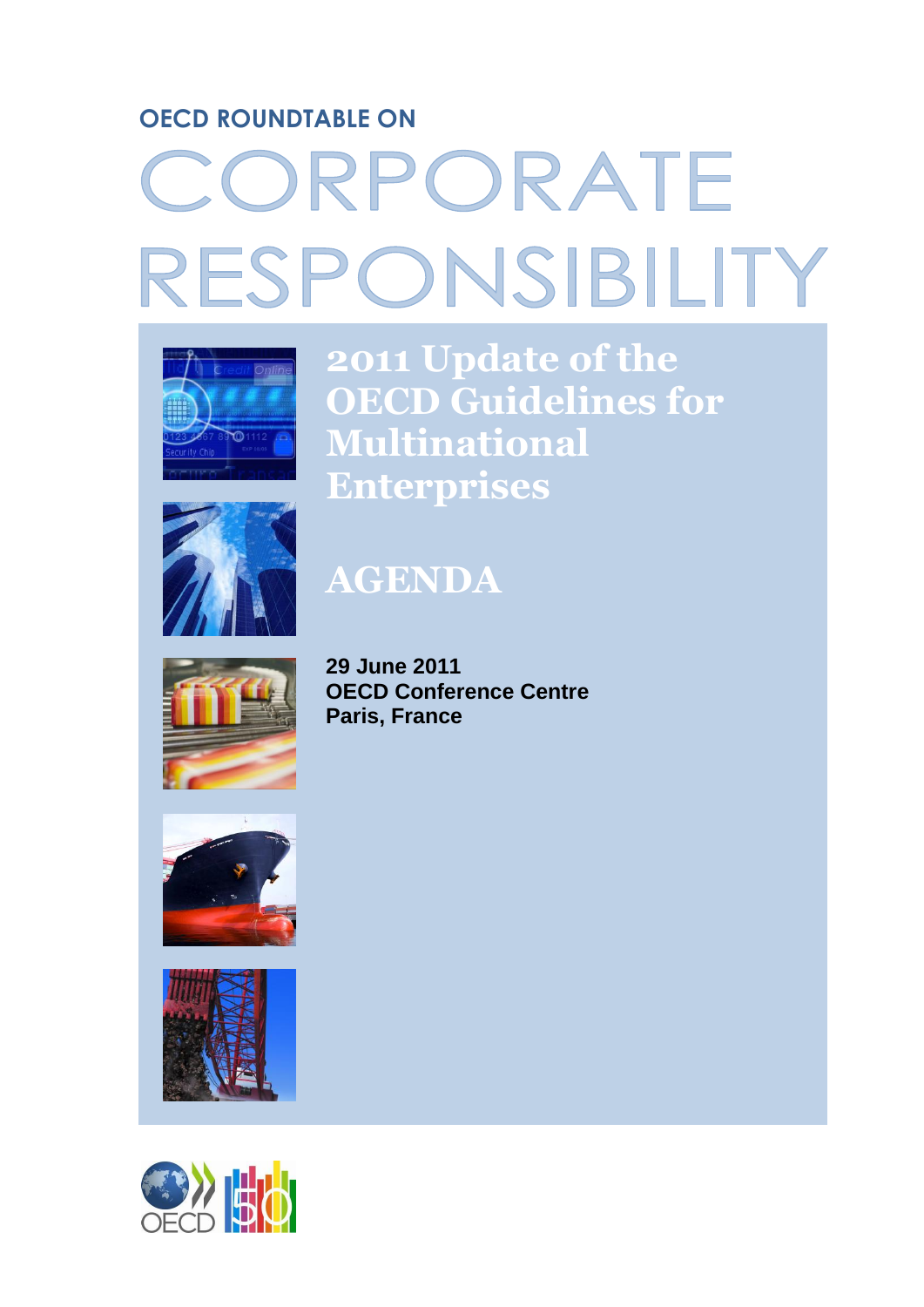#### **The 42 governments adhering to the Guidelines adopted the [2011](http://www.oecd.org/document/28/0,3746,en_2649_34863_2397532_1_1_1_1,00.html)  [Update](http://www.oecd.org/document/28/0,3746,en_2649_34863_2397532_1_1_1_1,00.html) at the 2011 OECD 50th Anniversary Ministerial Meeting.**

The update was based on a transparent, participatory and inclusive process in which BIAC, TUAC and OECD Watch played a central role as the official advisory bodies to the OECD on the Guidelines for Multinational Enterprises.



Photo from left to right: Joris Oldenziel, Co-ordinator OECD Watch Richard Trumka, President of TUAC and the AFL-CIO, United States Angel Gurría, OECD Secretary General Hillary Rodham Clinton, US Secretary of State Charles P. Heeter Jr., Chairman & Managing Director, Deloitte Touche Tohmatsu BIAC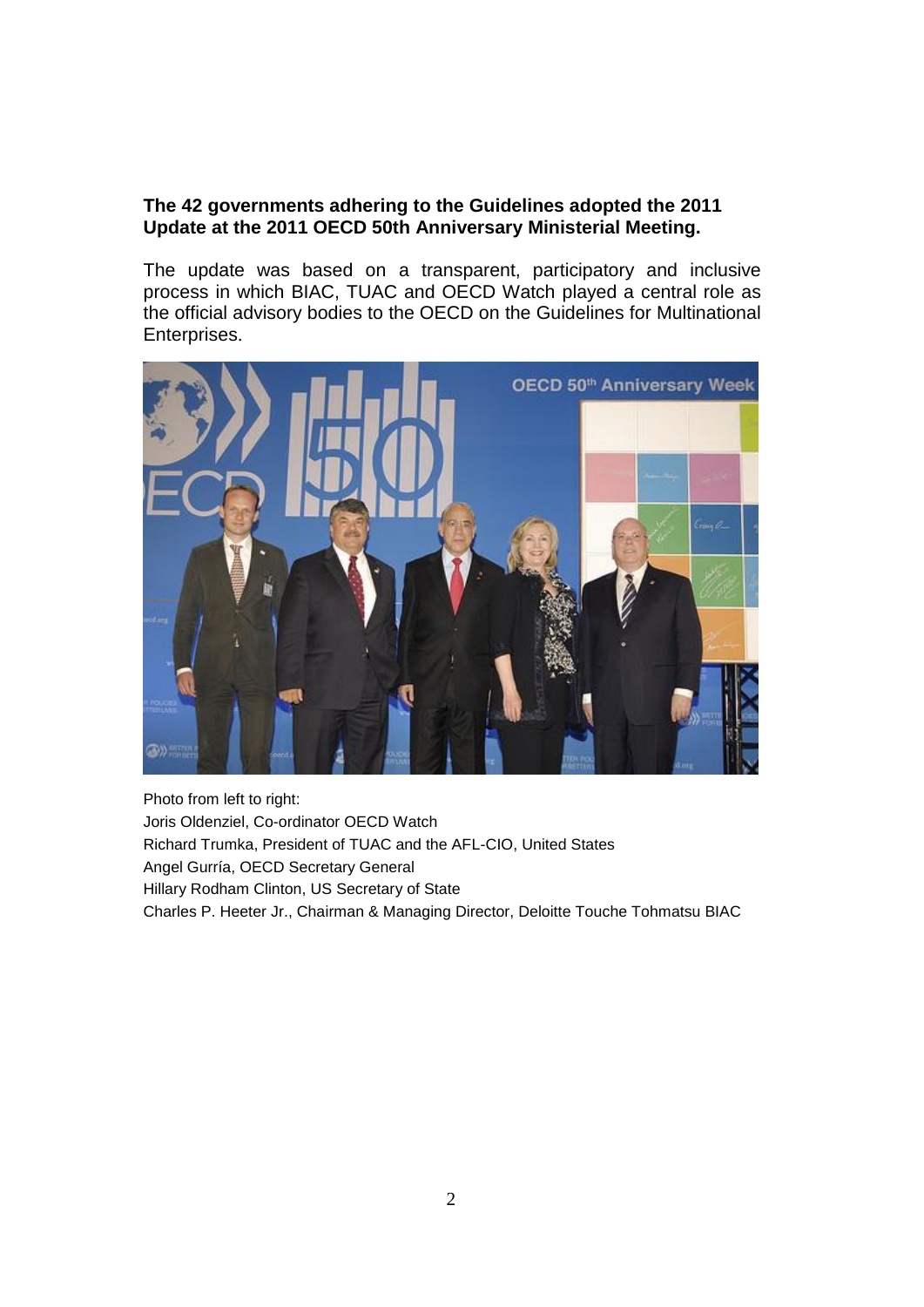#### **Background**

 $\overline{a}$ 

Since 2001 the OECD has organised an annual Roundtable on Corporate Responsibility in conjunction with the meeting of the National Contact Points (NCPs) – the government-assigned bodies responsible for the implementation of the OECD Guidelines for Multinational Enterprises (the Guidelines). The purpose of this Roundtable is to assist NCPs in performing their tasks, taking into account emerging issues and relevant policy developments.

This year's Roundtable will be devoted to the implementation of the 2011 Update of the Guidelines adopted by the 42 adhering governments<sup>1</sup> at the OECD Ministerial Meeting of  $25$  May 2011. This is the fifth time the Guidelines have been revised to keep up with changes in the landscape for international investment and multinational enterprises and ensure the continuing role of the Guidelines as a leading international instrument for the promotion of responsible business conduct in a global context.

The Guidelines form part of the OECD Declaration on International Investment and Multinational Enterprises which since 1976 has promoted international co-operation on investment policy through a balanced framework of principles and standards addressed to governments and enterprises.

The Guidelines are the most comprehensive voluntary code of conduct developed by governments in existence today which should be observed by enterprises wherever they operate in the world. They contain detailed recommendations on human rights, supply chain management, labour relations, environment, combating bribery, bribe solicitation and extortion, consumer interests, competition and taxation. The Guidelines are also known for their unique implementation mechanism, the "specific instances" facility, according to which NCPs can offer their good offices for resolving disputes between companies and stakeholders arising from alleged non-observance of the Guidelines. The 2011 Update of the Guidelines has brought important changes to their coverage and application.

The Roundtable is being held on 29 June 2011 at the OECD Conference Centre, 2 rue André Pascal, Paris, 75016, France.

<sup>&</sup>lt;sup>1</sup> The 34 OECD Member countries and 8 non-Member countries (Argentina, Brazil, Egypt, Latvia, Lithuania, Morocco, Peru, and Romania). Colombia, Costa Rica, Jordan, Russian Federation, Serbia, Tunisia and Ukraine are also prospective adherents to the Declaration and the Guidelines.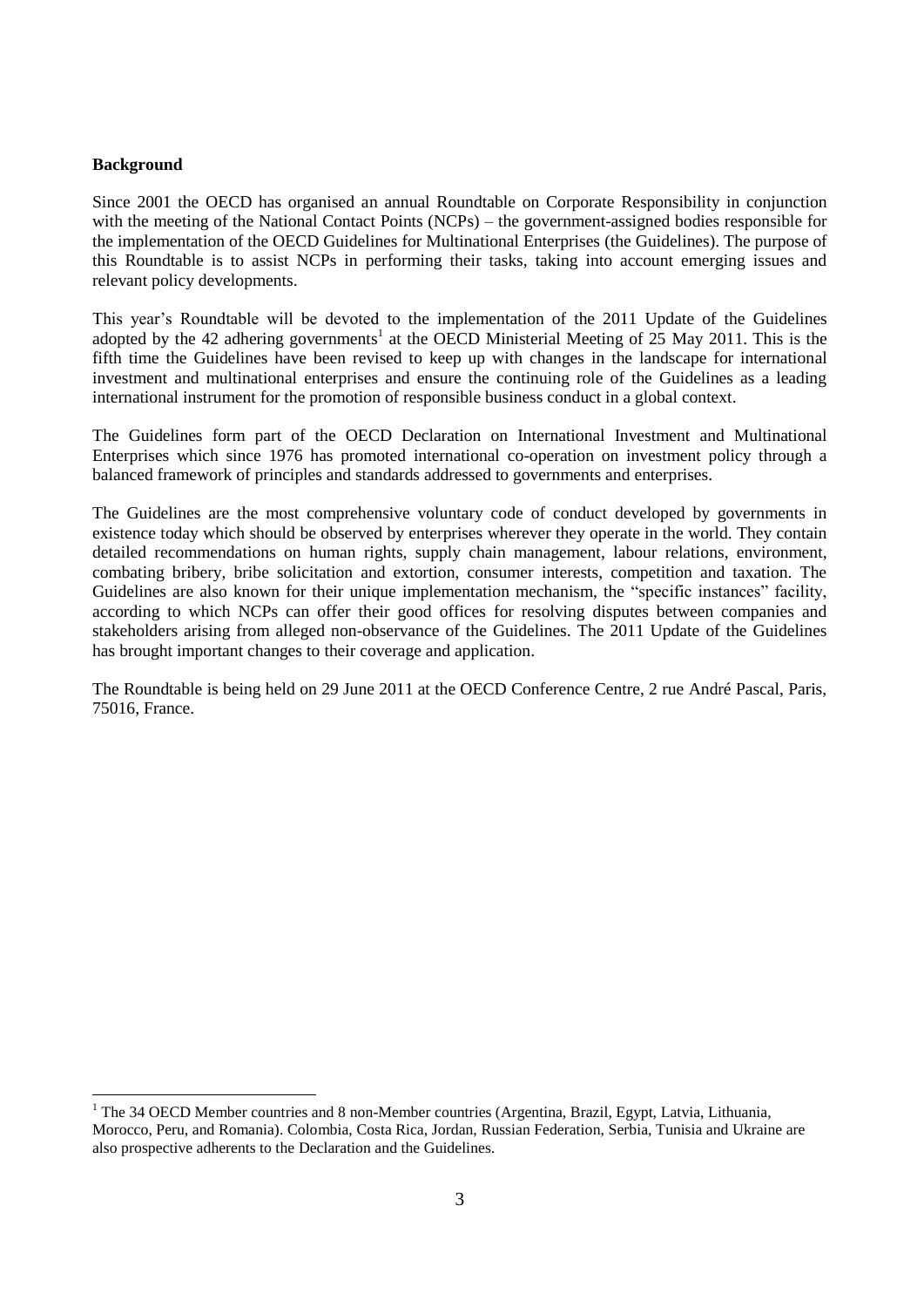|             | <b>AGENDA</b>                                                                                                                                        |
|-------------|------------------------------------------------------------------------------------------------------------------------------------------------------|
| 08:30-09:30 | <b>Registration and coffee</b>                                                                                                                       |
| 09:30-09:45 | Welcoming remarks by the Chair, Dr. Lisa Emelia Svensson, Sweden's<br>Ambassador for Corporate Social Responsibility, Swedish National Contact Point |

#### **PART I: Main achievements of the 2011 Update**

On 25 May 2011, US Secretary of State Hillary Clinton joined Ministers from OECD and developing economies to celebrate the Organisation's  $50<sup>th</sup>$  anniversary and agree on a new update of the OECD Guidelines for Multinational Enterprises. This was the culmination of an intense one-year multistakeholder process, which resulted in the 42 adherent countries upgrading their commitment to promoting high standards of responsible business conduct in a global context.

The main achievements of the update include the incorporation of a new chapter on human rights, based on the Guiding Principles on Business and Human Rights developed by the UN Special Representative for Business and Human Rights, John Ruggie, and a general principle on the need to exercise due diligence to avoid or mitigate negative impacts, notably with respect to the management of supply chains and other business relationships. A new provision encourages enterprises to cooperate in promoting internet freedom. The Guidelines are the first inter-governmental agreement in these areas.

The update has also resulted in renewed commitments for respect of labour and environmental standards, combating bribe solicitation and extortion, sustainable consumption and new provisions on tax governance and tax compliance. Implementation procedures have been reinforced with stronger and more predictable rules governing the handling of complaints, greater support for mediation and a proactive agenda to help enterprises and other stakeholders address emerging changes in the area of corporate responsibility.

Part I will discuss the significance of the updated Guidelines in their continuing role as a leading international instrument for promoting responsible behaviour on behalf of multinational enterprises.

| 09:45-11:15 | <b>SESSION I:</b> New elements in the substantive chapters of the updated Guidelines                                              |
|-------------|-----------------------------------------------------------------------------------------------------------------------------------|
| 09:45       | <b>Speakers:</b>                                                                                                                  |
|             | <b>Roel Nieuwenkamp, Director, Trade and Globalisation, Ministry of Economic Affairs,</b><br>the Netherlands, Chair of the Update |
|             | Lene Wendland, Special Advisor, Office of the High Commissioner for Human Rights                                                  |
|             | Lisa Emelia Svensson, Sweden's Ambassador for Corporate Social Responsibility,<br><b>Swedish National Contact Point</b>           |
| 10:30       | Discussants:                                                                                                                      |
|             | <b>Winand Quaedvlieg, Chair, BIAC Multinational Enterprises Committee</b>                                                         |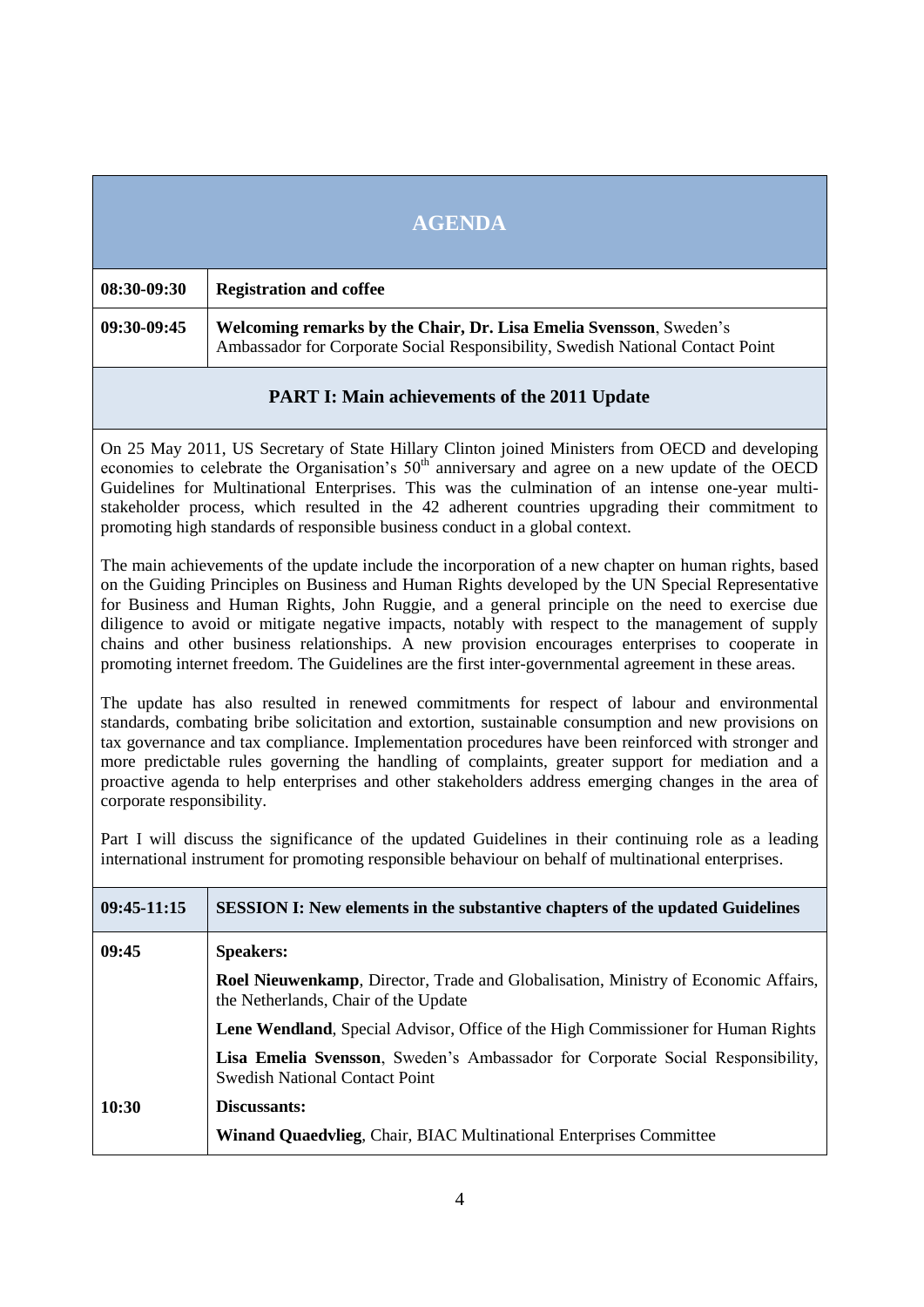|             | <b>Carla Coletti, Chair, TUAC Working Group on Global Trade and Investment</b>                                                                          |
|-------------|---------------------------------------------------------------------------------------------------------------------------------------------------------|
|             | Joris Oldenziel, Senior Researcher, SOMO (Centre for Research on Multinational<br>Corporations), Co-ordinator, OECD Watch                               |
|             | <b>Discussion</b>                                                                                                                                       |
| 11:15-12:15 | <b>SESSION II:</b> New elements in the implementation procedures of the Guidelines                                                                      |
| 11:15       | <b>Speakers:</b>                                                                                                                                        |
|             | <b>Roel Nieuwenkamp</b> , Director, Trade and Globalisation, Ministry of Economic Affairs,<br>the Netherlands, Chair of the Update                      |
|             | Manfred Schekulin, Director, Export and Investment Policy, Austrian Federal<br>Ministry for Economy, Family and Youth, Chair, OECD Investment Committee |
| 11:35       | Discussants:                                                                                                                                            |
|             | Lucia van Westerlaak, Policy Advisor, Dutch Trade Union Federation                                                                                      |
|             | <b>Brett Solomon, Executive Director, Access</b>                                                                                                        |
|             | Ricardo de Guerra de Araujo, Head, OECD Bureau, Brazilian Embassy to France                                                                             |
|             | <b>Discussion</b>                                                                                                                                       |

#### **PART II: Implementation issues**

While the update has increased the scope and relevance of the Guidelines, the real test will be in its implementation. A number of areas for further work have already been identified by the Chair of the Update. These include a resource document on additional references and instruments relevant to the Guidelines, the implementation of the new recommendations on human rights, due diligence and supply chains, the development of special guidance for financial institutions, the concretisation of the proactive agenda and the intensification of co-operation with emerging economies and international partners. Adhering governments are also expected to make available the necessary resources for the effective implementation of the Guidelines.

The follow-up to the Update will be launched in the Autumn 2011 under the auspices of the Investment Committee and its Working Party, building upon the strong co-operation developed with stakeholders and partner organisations during the update and the Committee's engagement with interested nonadherent countries.

Part II will therefore discuss the ways of giving flesh to the updated Guidelines by soliciting views and possible contributions from various actors involved in the implementation of the Update. Written contributions ahead of the Roundtable would be strongly welcomed.

#### **12:15-13:00 SESSION III: Supporting the Human Rights chapter**

This session will discuss how the co-operation between the OECD and institutions working on human rights, including national ones, can support the role of the Guidelines and National Contact Points. On 16 June 2011 the UN Human Rights Council endorsed Professor John Ruggie"s new Guiding Principles on Business and Human Rights.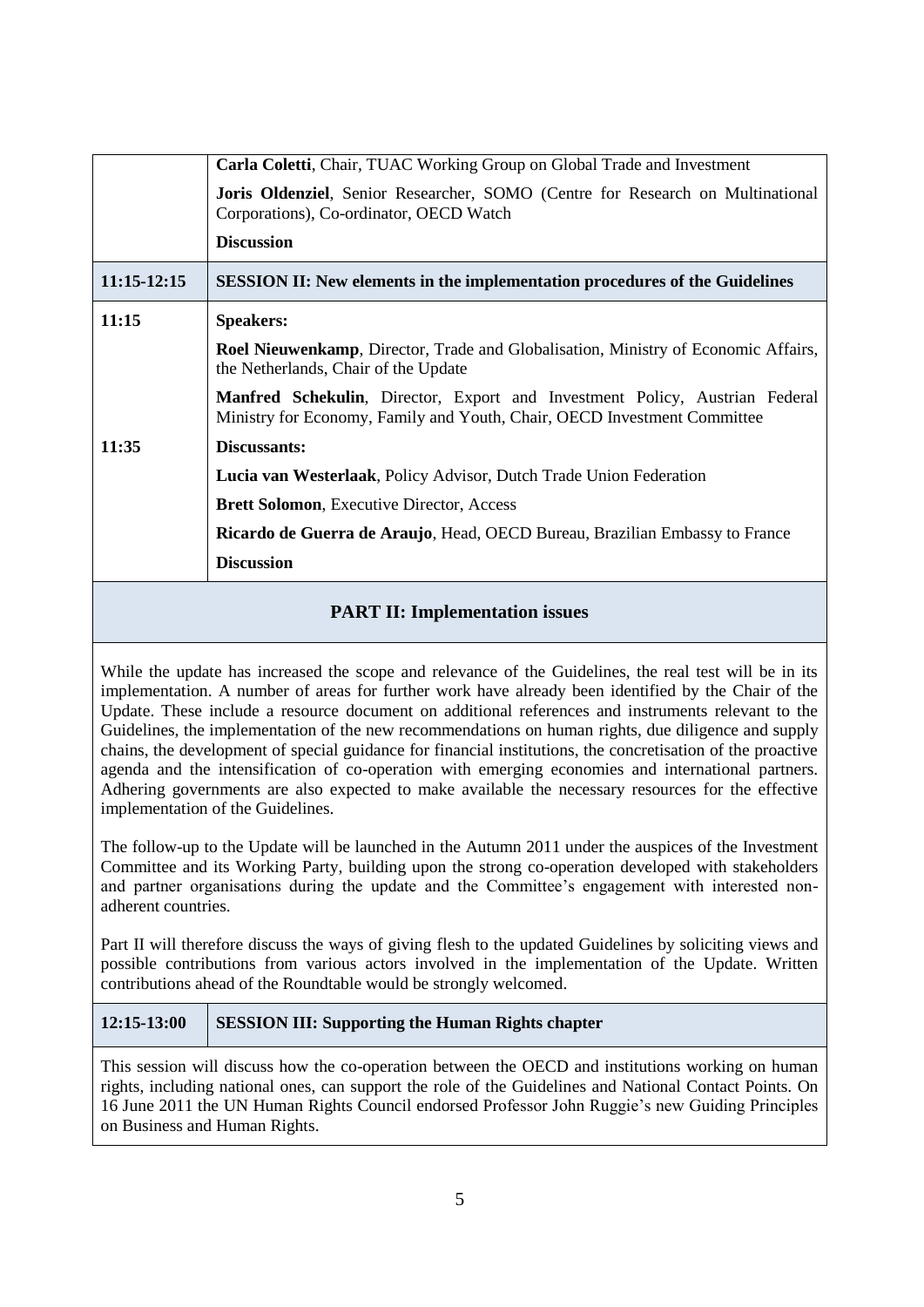| 12:15       | <b>Speakers:</b>                                                                           |
|-------------|--------------------------------------------------------------------------------------------|
|             | <b>Lene Wendland,</b> Special Advisor, Office of the High Commissioner for Human<br>Rights |
|             | <b>Claire Methven O'Brien, Danish Institute for Human Rights</b>                           |
| 12:35       | Discussants:                                                                               |
|             | <b>Adam Greene, BIAC Multinational Enterprises Committee</b>                               |
|             | <b>Kirstine Drew, Trade Union Advisory Committee to the OECD</b>                           |
|             | <b>Victor Ricco, Centre for Human Rights and Environment (CEDHA)</b>                       |
|             | <b>Discussion</b>                                                                          |
| 13:00-15:00 | Lunch                                                                                      |
| 15:00-17:50 | <b>SESSION IV: The Proactive Agenda</b>                                                    |

The inclusion of the proactive agenda, which aims to assist multinational enterprises in better meeting their corporate responsibility challenges in particular situations or circumstances, represents a definitive change of gear in the implementation of the Guidelines.

Translating this agenda into concrete actions can be expected to take various forms. It could involve developing tailor-made guidance for particular sectors or activities (as envisaged for financial institutions<sup>2</sup>) or categories of firms (such as small and medium-sized enterprises<sup>3</sup>). It could also entail strengthening ties with other leading initiatives for responsible business conduct and engaging with new ones. Additionally, work could be undertaken to intensify collaboration with relevant actors in emerging economies and other interested developing countries. This could imply a more active role for the OECD Investment Committee and the Secretariat and a greater use of OECD stakeholder networks.

This session will solicit views and concrete suggestions from business, trade unions, OECD Watch and other NGOs and partner organisations on the prioritisation and implementation of the proactive agenda. Resource implications will also be addressed. The results of this "brainstorming" will be fed into the discussions to be held by the Investment Committee and the Working Party at their October 2011 meeting. Concrete follow-up steps could be presented at the Global Forum on International Investment tentatively scheduled for the week of 5-8 December 2011.

| 15:00-16:00 | (a) Stakeholder Perspectives                                                                          |
|-------------|-------------------------------------------------------------------------------------------------------|
| 15:00       | <b>Winand Quaedvlieg, Chair, BIAC Multinational Enterprises Committee</b>                             |
|             | <b>Paul Lidehäll</b> , International Secretary, Swedish Confederation of Professional<br>Associations |
|             | Serena Lillywhite, Mining Advisor, Oxfam Australia                                                    |
|             | <b>Shirley van Buiren, Head, Corporate Accountability Working Group, Transparency</b>                 |

<sup>&</sup>lt;sup>2</sup> A Recommendation on Due Diligence Guidance for Responsible Supply Chains of Minerals from Conflict-Affected and High-Risk Areas was adopted at the 2011 OECD Ministerial Council Meeting [\(www.oecd.org/daf/investment/mining\)](http://www.oecd.org/daf/investment/mining).

 $\overline{a}$ 

 $3$  A project proposal is currently being developed on the application of the updated Guidelines to small and medium sized enterprises.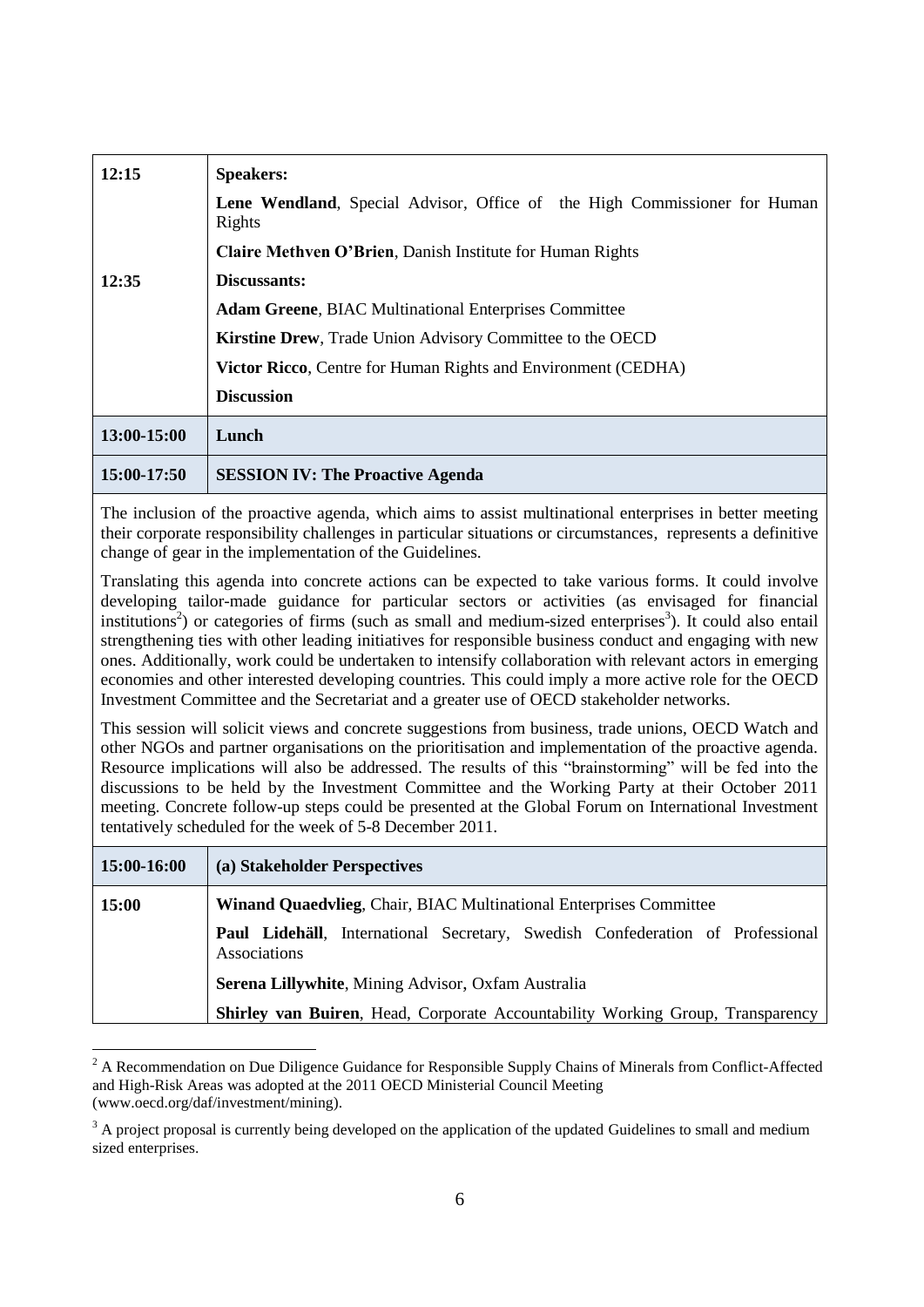|             | International, Germany                                                                                          |
|-------------|-----------------------------------------------------------------------------------------------------------------|
|             | <b>Susan Morgan, Executive Director, Global Network Initiative</b>                                              |
| 15:30       | <b>Discussion</b>                                                                                               |
| 16:00-17:00 | (b) Partner Organisation Perspectives                                                                           |
| 16:00       | <b>Ricarda McFalls</b> , Chief of Multinational Enterprise Program, ILO                                         |
|             | Motoko Aizawa, Sustainability Advisor, Business Advisory Services, IFC                                          |
|             | Julian Paisey, Policy Advisor, Export Credits Division, OECD                                                    |
|             | <b>Conrad Eckenschwiller, Managing Director, French UN Global Compact</b>                                       |
|             | Isabella Pagotto, Manager, Government Relations and International Organisations,<br>Global Reporting Initiative |
| 16:30       | <b>Discussion</b>                                                                                               |
| 17:00-17:50 | (c) Emerging Economies Perspectives                                                                             |
| 17:00       | Yanti Triwadiantini, Executive Director, Indonesia Business Links (IBL)                                         |
|             | Isabela Moori de Andrade, Brazilian National Contact Point                                                      |
| 17:30       | <b>Discussion</b>                                                                                               |
| 17:50-18:00 | Summing up by the Chair of the Roundtable                                                                       |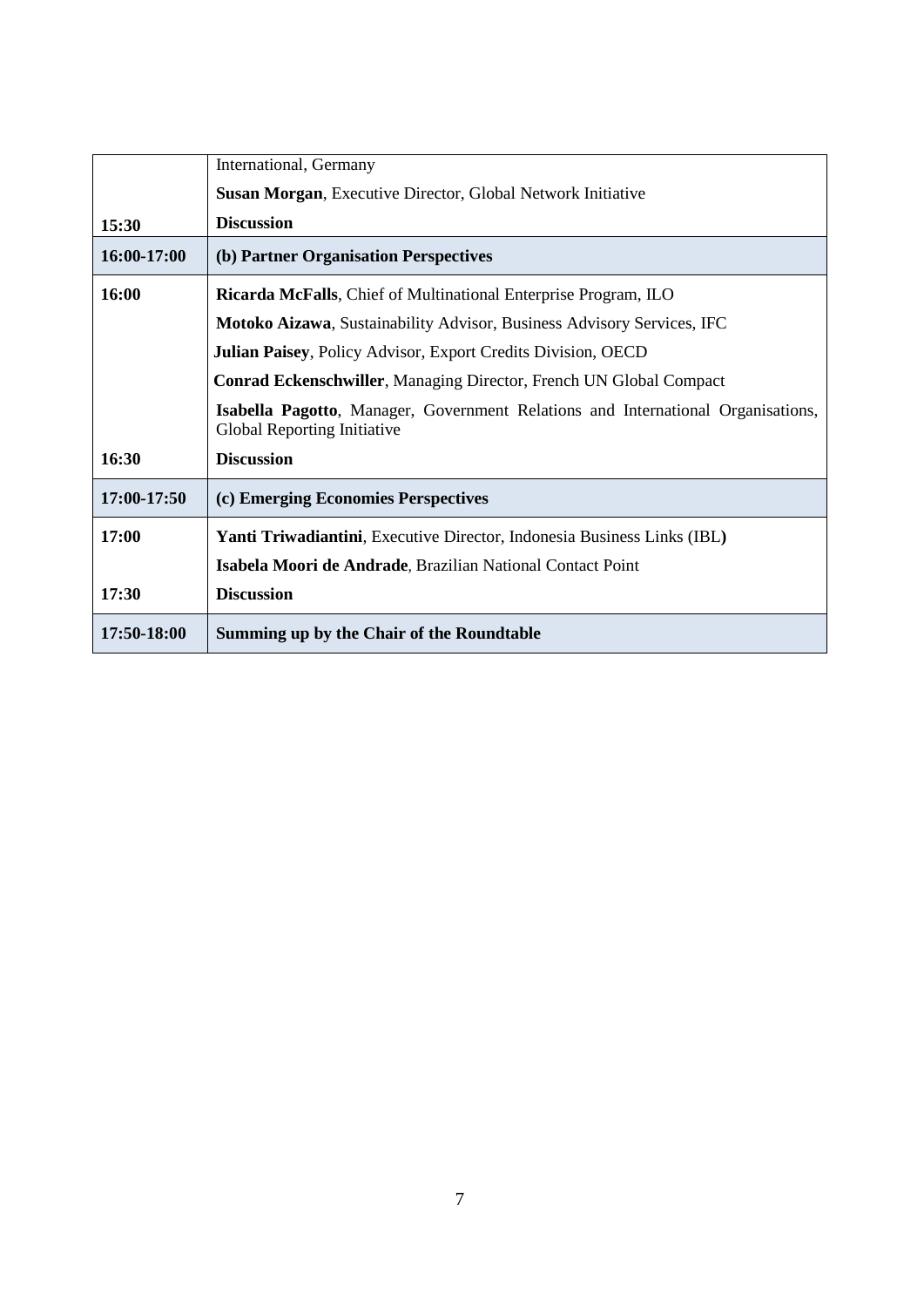## **References**

- OECD Guidelines for Multinational Enterprises: Recommendations for Responsible Business Conduct in a Global Context, 25 May 2011 [\(www.oecd.org/daf/investment/guidelines\)](http://www.oecd.org/daf/investment/guidelines)
- OECD Recommendation on Due Diligence Guidance for Responsible Supply Chains of Minerals from Conflict-Affected and High-Risk Areas [\(www.oecd.org/daf/investment/mining\)](http://www.oecd.org/daf/investment/mining)
- Terms of Reference for an update of the Guidelines for Multinational Enterprises [\(www.oecd.org/daf/investment/guidelines\)](http://www.oecd.org/daf/investment/guidelines)
- Investment News, May 2011, Issue 15 (www.oecd.org/daf/investment)
- Report by the UNSRSG "Protect, Respect and Remedy: A Framework for Business and Human Rights", A/HR/8/5, 7 April 2008
- Report of the UNSRSG "Business and Human Rights: Guiding Principles on Business and Human Rights: Implementing the United Nations "Protect, Respect and Remedy"", A/HRC/17/31, 21 March 2011
- Addenda to UNSRG Final Report to Human Rights Council:
	- i. Addendum 1- [Piloting principles for effective company/stakeholder grievance mechanisms:](http://www.ohchr.org/Documents/Issues/Business/A-HRC-17-31-Add1.pdf)  [A report of lessons learned,](http://www.ohchr.org/Documents/Issues/Business/A-HRC-17-31-Add1.pdf) 24 May 2011
	- ii. Addendum 2- [Human rights and corporate law: trends and observations from a cross](http://www.business-humanrights.org/media/documents/ruggie/report-human-rights-and-corporate-law-23-may-2011.pdf)[national study conducted by the Special Representative,](http://www.business-humanrights.org/media/documents/ruggie/report-human-rights-and-corporate-law-23-may-2011.pdf) 23 May 2011
	- iii. Addendum 3- [Principles for responsible contracts: integrating the management of human](http://www.business-humanrights.org/media/documents/ruggie/report-principles-for-responsible-contracts-25-may-2011.pdf)  [rights into State-investor contract negotiations: guidance for negotiators,](http://www.business-humanrights.org/media/documents/ruggie/report-principles-for-responsible-contracts-25-may-2011.pdf) 25 May 2011
- Companion report [Business and human rights in conflict-affected regions: challenges and](http://www.business-humanrights.org/media/documents/ruggie/report-business-human-rights-in-conflict-affected-regions-27-may-2011.pdf)  [options towards State](http://www.business-humanrights.org/media/documents/ruggie/report-business-human-rights-in-conflict-affected-regions-27-may-2011.pdf) responses, 27 May 2011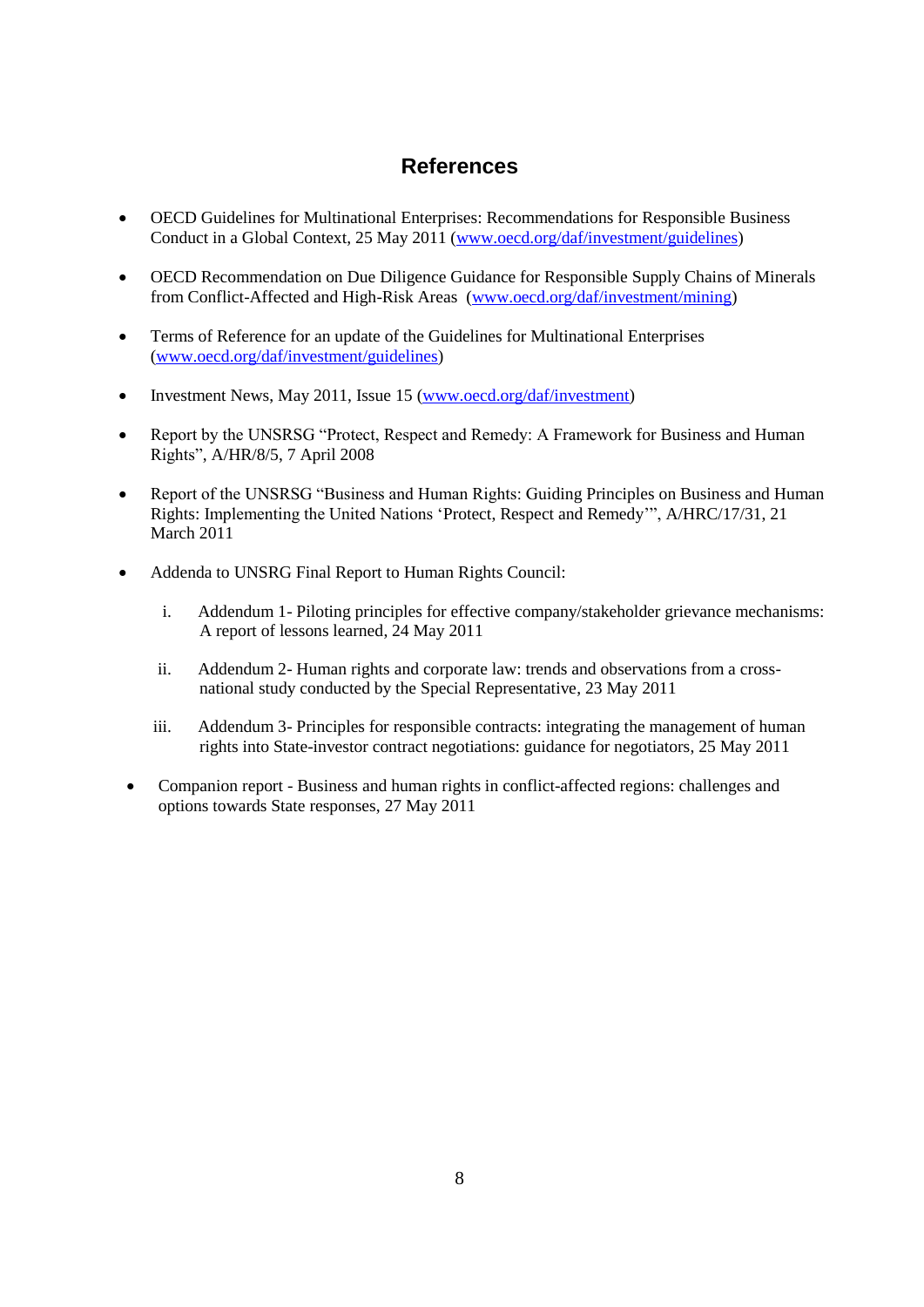### **Biographies**

**Chair of the 2011 OECD Roundtable on Corporate Responsibility**

#### **Lisa Emelia Svensson Sweden's Ambassador for Corporate Social Responsibility Swedish National Contact Point**



Lisa Emelia Svensson is an appointed Swedish Ambassador for Corporate Social Responsibility (CSR). She is the head of the Secretariat for the Swedish Partnership for Global Responsibility, an innovative platform designed to facilitate co-operation of the Swedish government, business and other organizations with a goal to promote and coordinate Swedish efforts in furthering CSR.

Ms Svensson was a Swedish expert on Sustainable Development and Trade in the

European Commission working for the Director General for Trade. She contributed to policy development and represented the Commission on sustainable and development trade. This includes work on combating child labour, fair trade and other sustainability labeling schemes, trade and labour, and trade aspects of biofuels policy.

Ms Svensson has been a Diplomat-in-Residence at the Johns Hopkins University, (SAIS), Center for Transatlantic Studies. She wrote *Combating Climate Change-A Transatlantic Approach to Common Solutions* outlining current state of affairs in Europe and the U.S. and lessons that can be learned to advance a transatlantic consensus on climate change. She has been supported by the Sweden-American Foundation, the Royal Swedish Academy of Engineering Sciences and the Dr. Marcus Wallenberg Foundation.

Ms Svensson holds a Doctoral degree in Business Administration from the Gothenburg University School of Business, Economics and Law.

**Session I. New elements in the substantive chapters of the updated Guidelines**

**Roel Nieuwenkamp Director, Trade and Globalisation, Ministry of Economic Affairs, the Netherlands, Chair of the Update**



Roel Nieuwenkamp studied Economics, Law and Philosophy at the Erasmus University Rotterdam. He worked at the European Commission and was a consultant in New Zealand on the issue of results oriented government. He worked for several years as management consultant at Arthur Andersen. In 1998, he became interim manager at the Ministry of Education. From 2001 until August 2006, he was the Managing Director of the Entrepreneurship Department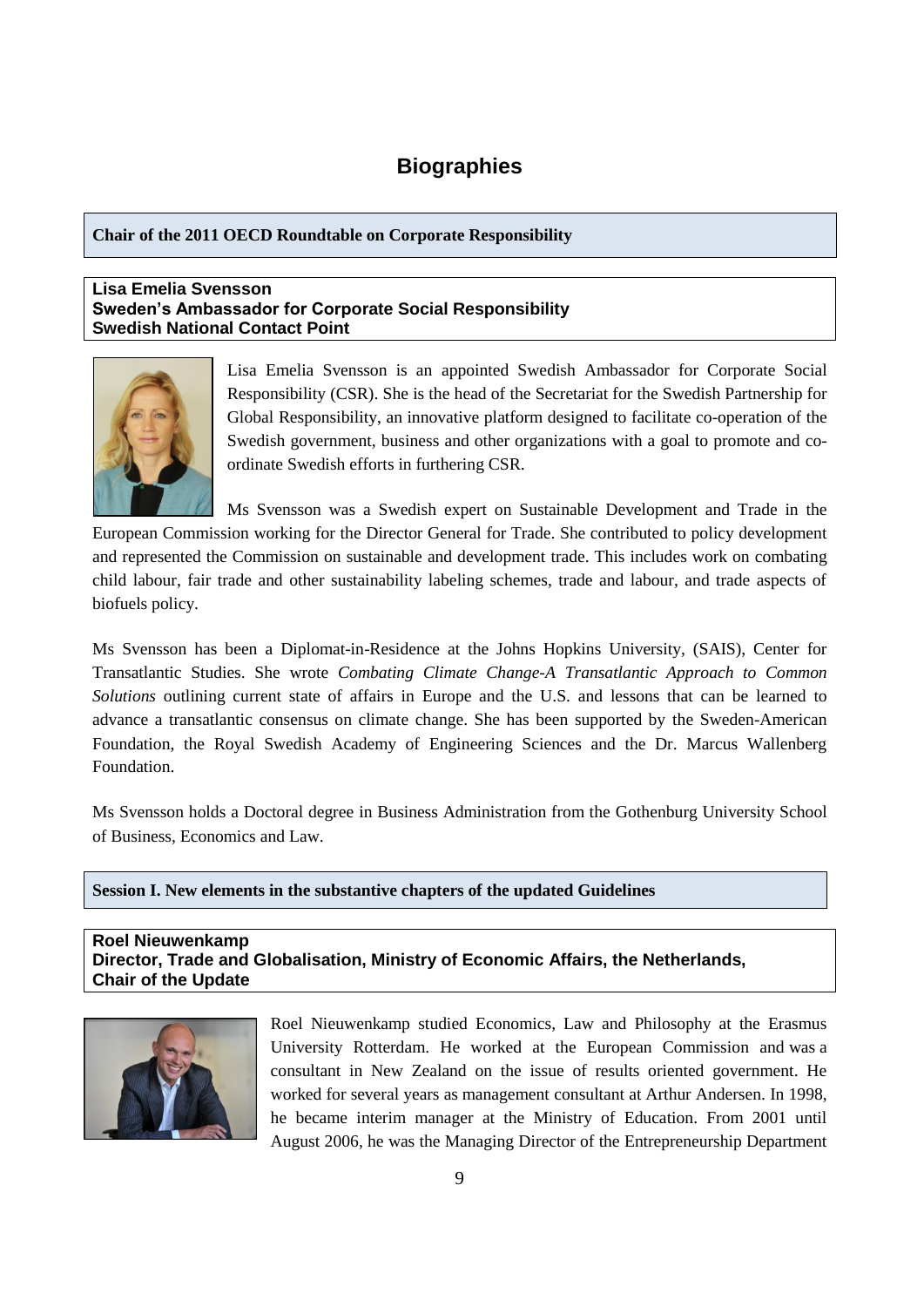of the Ministry of Economic Affairs. He has been the Director of Trade Policy and Globalisation in the Ministry of Economic Affairs, Agriculture and Innovation since 2006. His responsibilities include a.o. trade policy (WTO), investment treaties, corporate social responsibility, and regulation of strategic goods. He has also been a part-time Professor of Public Administration at the University of Amsterdam since 2010.

Mr Nieuwenkamp is Chair of the OECD Investment Party Working Group and in that capacity has chaired the negotiations for the update of the OECD Guidelines for Multinationals.

#### **Lene Wendland Special Advisor, Office of the High Commissioner for Human Rights**



Lene Wendland is the Advisor on Business and Human Rights at the Office of the UN High Commissioner for Human Rights (OHCHR). In that capacity she has worked closely with former Special Representative of the Secretary-General on Business and Human Rights Professor John Ruggie during his six year mandate. She also represents OHCHR in the UN Global Compact and works with the Global Compact office in supporting the initiative's human rights activities. Ms Wendland is a lawyer by training.

#### **Winand Quaedvlieg Chair, BIAC Multinational Enterprises Committee**



Winand Quaedvlieg is the Deputy Director of International Economic Affairs VNO-NCW. His previous positions include Policy Advisor Developing Countries, NCW, Deputy Programme Coordinator, Netherlands Management Consultancy Programme NMCP, and Legal Advisor, Hoofdproductschap voor Akkerbouwproducten (HPA). He is currently a member of the Foreign Affairs Committee of the Christian Democrat Party (CDA), a member of the Advisory Board (APSOM) for the Programme for Economic Co-operation with Emerging Markets (PSOM) of the Netherlands' Ministry of Economic Affairs, a member of

the Commission on European Integration (CEI) of the Advisory Council on International Affairs (AIV) of the Netherlands' Ministry of Foreign Affairs, a lecturer at Leiden University, a member of the Clingendael (Netherlands' Institute for International Relations) Advisory Council for Education and Research CAROO, and a member of the board of the Turkey Institute in the Netherlands.

He has acted as a board member and Vice-President of the European Movement in the Netherlands (EBN)(1995 – 2005) and was a candidate for the European Parliament for the CDA/EPP in 2009.

Mr Quaedvlieg holds a Law degree from Nijmegen Catholic University and a Diploma from Etudes Supérieures Européennes DESE from the Centre Européen Universitaire.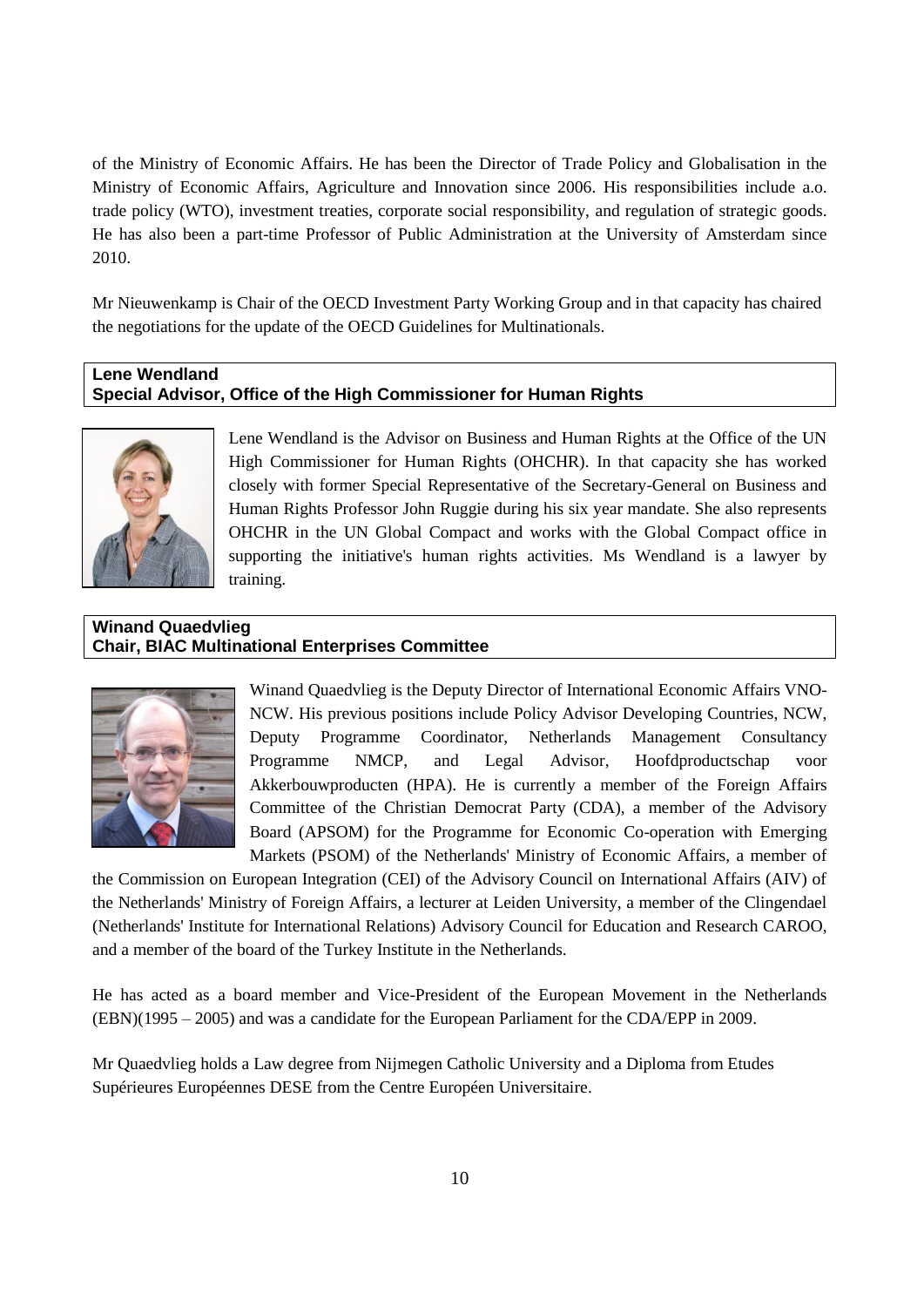#### **Session II. New elements in the implementation procedures of the Guidelines**

#### **Manfred Schekulin Director, Export and Investment Policy, Austrian Federal Ministry for Economy, Family and Youth Chair, OECD Investment Committee**



Manfred Schekulin is the Director for Export and Investment Policy at the Federal Ministry of Economics and Labour of Austria, Chair of the OECD Investment Committee, Co-Chairman of the South East Europe Compact for Reform, Investment, Integrity and Growth, and a lecturer at the University of Management Studies, Krems, and at the Vienna University of Economics and Business Administration. He holds a doctorate in Law, a master in Social and Economic Sciences/Economics (University of Vienna) and an MBA (Vienna University of

Economics and Business Administration).

#### **Session III. Supporting the Human Rights chapter**

#### **Claire Methven O'Brien Danish Institute for Human Rights**



Claire Methven O"Brien is the Coordinator of the Working Group on Business and Human Rights of the International Coordinating Committee (ICC) of National Human Rights Institutions (NHRIs) and an Advisor at the Human Rights and Business Department of the [Danish Institute for Human Rights,](http://www.humanrights.dk/) Denmark"s NHRI, where she leads projects to develop new human rights and business tools, as well as direct engagements with global companies. Ms O'Brien holds degrees from Cambridge, LSE and a PhD on business and human rights governance from the

European University Institute, Florence. Ms O'Brien has been a Research Fellow at LSE"s Centre for the Study of Human Rights and her published research addresses a range of national and international human rights law topics.

#### **Adam Greene BIAC Multinational Enterprises Committee**



Adam Greene is the Vice President of Labor Affairs and Corporate Responsibility of the United States Council for International Business (USCIB). He is responsible for USCIB"s activities on labor policy as well as the work on corporate responsibility. He manages US business participation in the development of international labor standards and advises companies on international and regional trends in labor and employment policy. He also coordinates USCIB involvement in the governing and standard setting bodies of the International Labor Organization. Mr Greene is also the Vice-Chairman of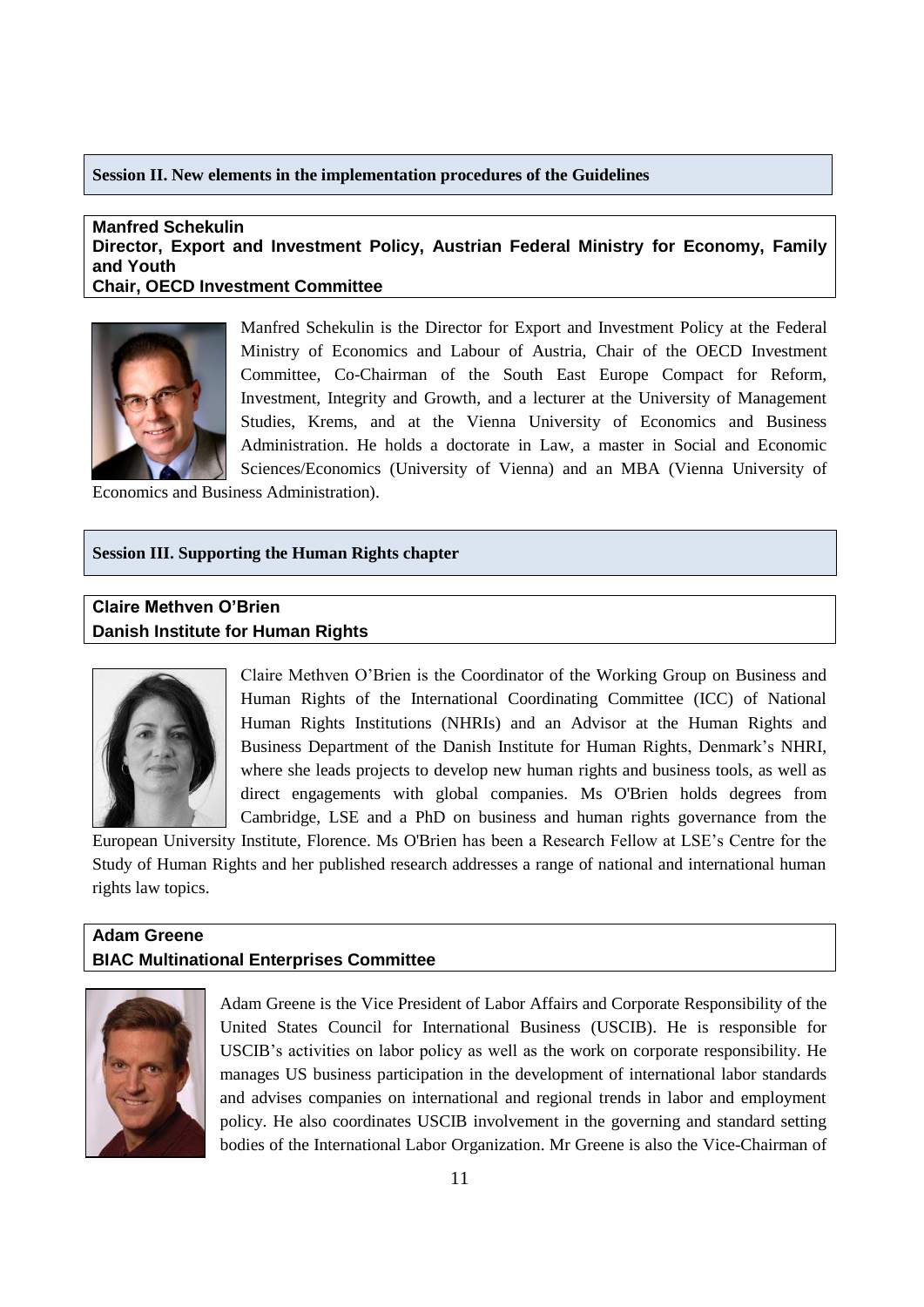the Business Technical Advisory Committee on Labor Affairs to the Inter-American Conference of Ministers of Labor.

Mr Greene advises USCIB members on international codes and initiatives, internal management systems, strategic alliances and corporate reporting. He is a member of the ISO Strategic Advisory Group on CSR and the U.S. Advisory Committee for the FTSE4Good social investment index. Mr Greene is actively involved in the ongoing implementation of the OECD Guidelines for Multinational Enterprises, the ILO Tripartite Declaration on Multinational Enterprises and Social Policy, and a wide array of other international initiatives.

Prior to joining USCIB, Mr. Greene served as associate director of the Global Environment Program at the Stern School of Business at New York University, and prior to that, as manager of fixed income securities for Dean Witter Financial Services. He earned a bachelor"s degree from the University of Rochester and an MBA from New York University.

#### **Kirstine Drew Trade Union Advisory Committee to the OECD**



Kirstine Drew is a Policy Advisor at the Trade Union Advisory Committee to the OECD (TUAC). Ms Drew is responsible for carrying out TUAC"s work on the OECD Guidelines for Multinational Enterprises. She has an MA in Development Administration from the University of Manchester and an MA in Economic Science from the University of Aberdeen.

**Session IV a). The Proactive Agenda: Stakeholder Perspectives**

# **Paul Lidehäll**

**International Secretary, Swedish Confederation of Professional Associations**



Paul Lidehäll is the International Secretary of the Swedish Confederation of Professional Associations (SACO). He is also a member of the European Economic and Social Committee (EESC) in Brussels, the Swedish National Contact Point and TUAC Working Group on Global Trade and Investment.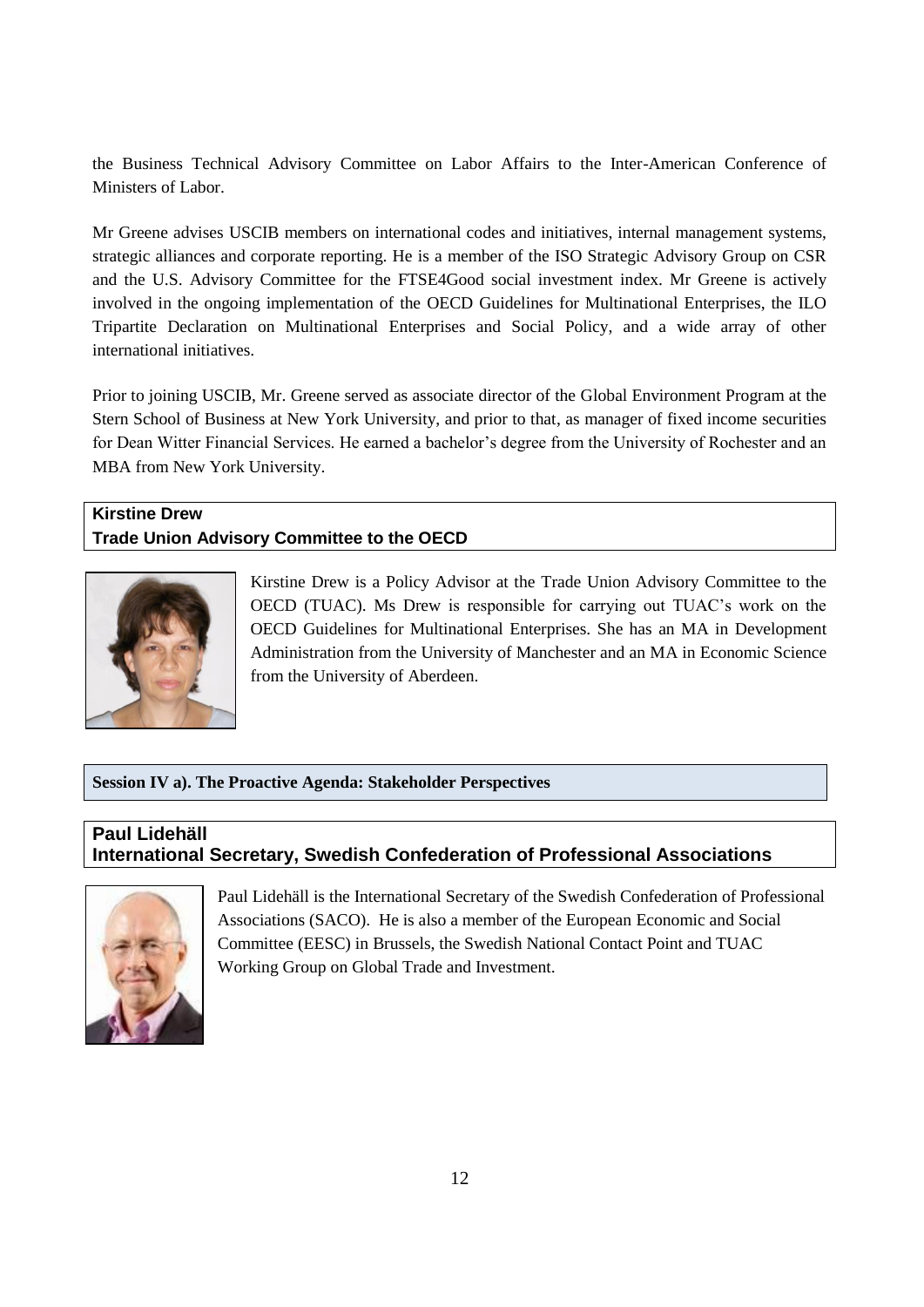#### **Shirley van Buiren Head, Corporate Accountability Working Group, Transparency International, Germany**



Prior to founding the Corporate Accountability Working Group, which focuses on international corporate responsibility instruments, Ms van Buiren has worked in journalism (*TIME Magazine and McGraw Hill World News)*, has applied social and economic research (*Battelle-Institute),* and has authored several books on the role of CSOs, the media and the judiciary in the societal struggle over nuclear energy. From 1986 onwards, she was engaged in the management of bilateral (*GTZ*, German Technical Cooperation) and multilateral development co-operation. The later

included the OECD DAC Secretariat, where she was the Head of the Division for Strategic Management of Development Cooperation.

Ms van Buiren represents TI-Germany in the NCP Working Group for the OECD Guidelines and is an active member of OECD Watch since its foundation in 2003.

She has studied history, politics, and economics at Cornell University (BA) and International Relations at the School of Advanced International Studies (MA).

#### **Susan Morgan Executive Director, Global Network Initiative**



Susan Morgan joined the GNI on June 1, 2010. Previously, she had spent six years in British Telecommunication"s (BT) corporate responsibility (CR) team, most recently heading the strategy, policy and business planning team. In her most recent role she had responsibility for managing BT"s CR risks; the business case for CR; the development of BT"s CR story; sustainability reporting and developing the direction for BT in relation to the low carbon economy.

When Susan joined BT's CR team she had responsibility for the reporting of the company's sustainability achievements to external stakeholders. She played a key role in the running of the governance processes that ensured BT met its CR responsibilities, including the development of the company"s CR risk register. She also led research on CR issues including privacy in the digital networked economy and responsibility in the global information society.

Susan spent the first seven years of her career in the not for profit sector. She held a number of different roles at The Work Foundation, a UK based organisation which campaigns to improve the world of work. A British national, Susan is a graduate of Durham University with a Masters degree in Politics.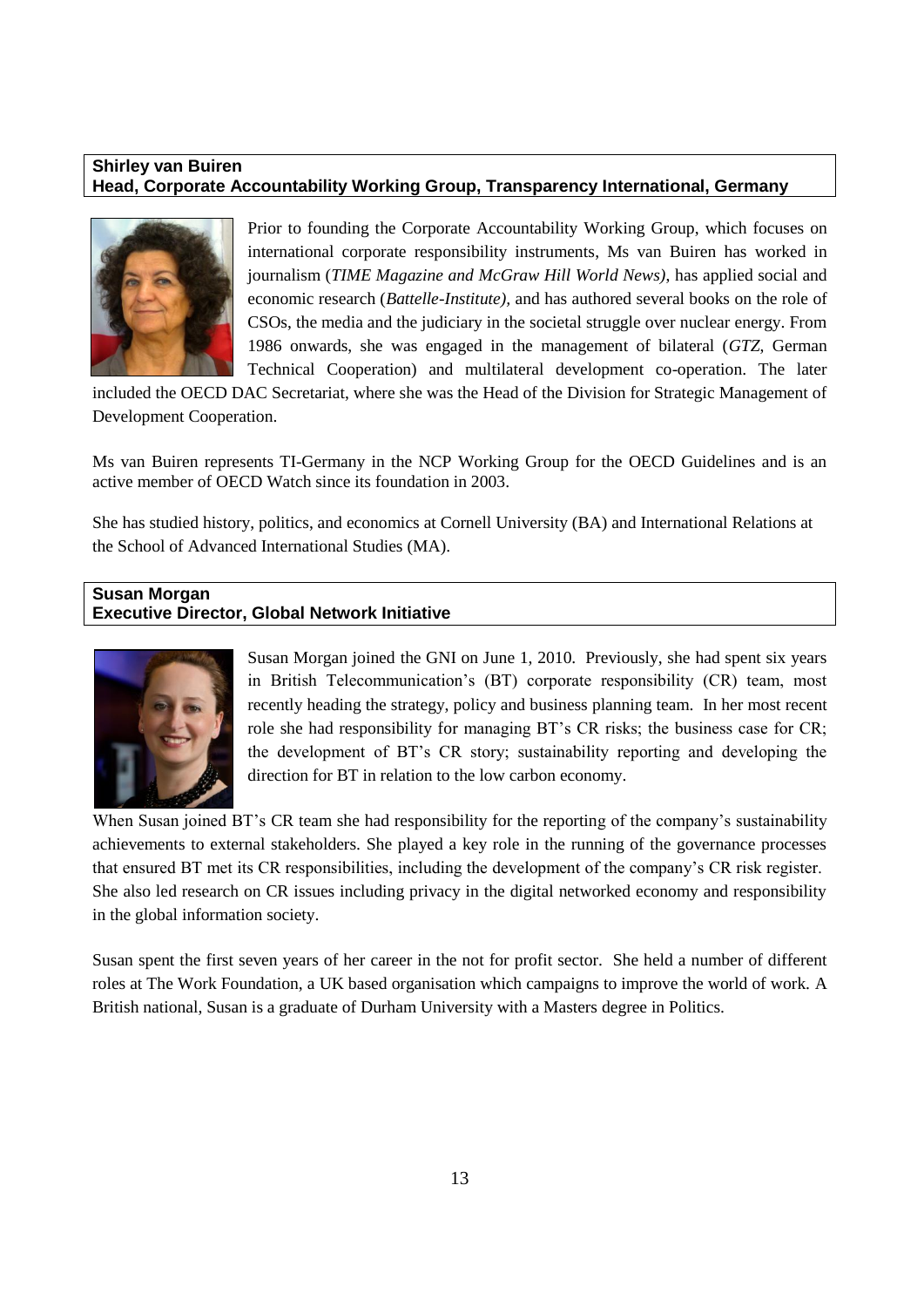#### **Session IV b). The Proactive Agenda: Partner Organisation Perspectives**

#### **Ricarda McFalls Chief of Multinational Enterprise Program, ILO**



Ricarda McFalls heads the Multinational Enterprises Programme of the ILO, promoting public policies and business practices supportive of a sustainability agenda, including coordination of ILO's activities related to corporate social responsibility policy. She brings from the private sector more than 22 years of International Management and Business Development experience, including 12 years starting-up and operating businesses in Sub-Saharan Africa. She holds a Masters in Sustainable Development and an MBA. Her published research has

focused on public-private-partnerships and the role of "inclusive business" models for development.

#### **Motoko Aizawa Sustainability Advisor, Business Advisory Services, IFC**



Motoko Aizawa is an expert on environmental, social and governance sustainability. She is the principal author of the 2006 IFC Sustainability Policy and Performance Standards. She currently manages programs aimed at setting standards for corporate integrity and governance and advises on financial mechanisms to enhance standards compliance and performance. Ms Aizawa also works with companies and governments that seek to improve sustainability performance in the private sector. Ms Aizawa holds a BA from Hamilton College, LLM from London University, and

is a Barrister in England and Wales and attorney-at-law in the State of New York. Prior to pursuing her career path in sustainability, Ms Aizawa specialized in international mergers and acquisition at Baker & McKenzie and project finance at IFC.

#### **Julian Paisey Policy Advisor, Export Credits Division, OECD**



Julian Paisey is a Policy Advisor in the Export Credits Division at the OECD, where he works on anti-bribery, environmental and social issues relating to the provision of officially supported export credits. He is also responsible for relations with relevant export credits stakeholders. Mr Paisey is currently facilitating a review by the OECD Working Party on Export Credits and Credit Guarantees of the disciplines for addressing the potential environmental and social impacts of projects for which official export credits support is requested. Prior to joining the OECD in 2005, Mr Paisey worked for

seven years at the Export Credits Guarantee Department, the official Export Credit Agency of the United Kingdom.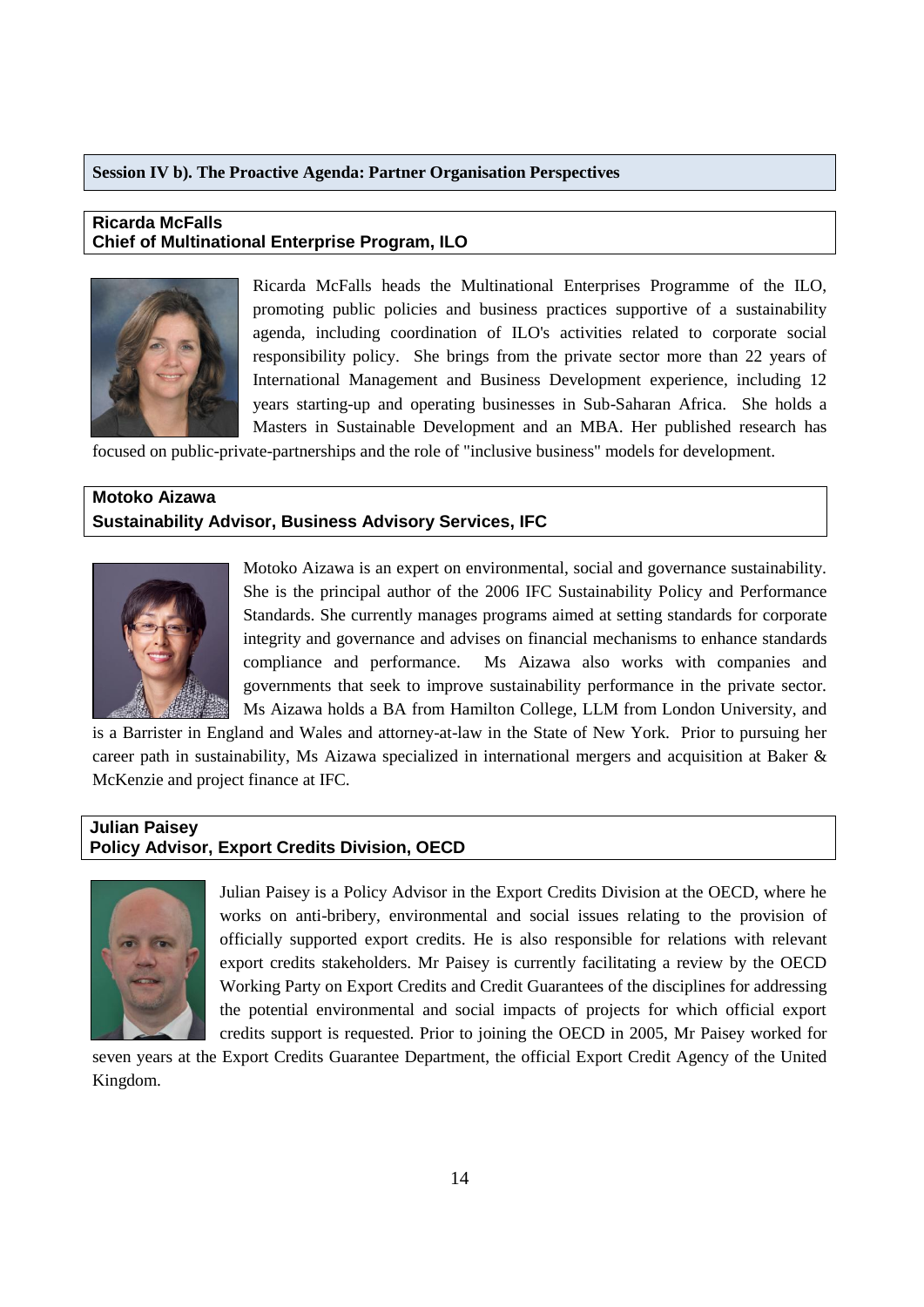#### **Conrad Eckenschwiller Délégué Général, Association Pacte Mondial en France**

Conrad Eckenschwiller"s international career spans 30 years across different industrial fields and countries. He is the founder of a consulting agency specializing in investments in Africa and Central and Eastern Europe. In early 2003, he contributed to an effective launch of the UN Global Compact network in France, of which he is now the Managing Director. French Global Compact network now consists of over 650 entrepreneurs.

#### **Isabella Pagotto Manager, Government Relations and International Organisations, Global Reporting Initiative**



Isabella Pagotto, a Swiss lawyer by training, is the Manager of Government and International Organizations at the Global Reporting Initiative. Her responsibilities include managing external relationships with governments and international organizations and institutions, including the OECD, UNCTAD, UNEP and EU. Ms Pagotto is also involved in sustainability reporting policy analysis at regional, national, and international levels. She was a part of the team that published *Carrots and Sticks - Promoting Transparency and Sustainability* in 2010, a publication that

provides an update on mandatory and voluntary approaches to sustainability reporting around the world.

#### **Session IV c). The Proactive Agenda: Emerging Economies Perspectives**

#### **Yanti Triwadiantini Executive Director, Indonesia Business Links**



Yanti Triwadiantini has been the Executive Director of Indonesia Business Links (IBL), a non-for-profit organisation focused on promoting good corporate citizenship, since 2000. In 2005, IBL received an Asian CSR Special Award for outstanding achievement from the Asian Institute of Management (Philippines).

She holds a Master of Philosophy in environmental science from Griffith University (Australia), and BSc in chemistry from University of Indonesia.